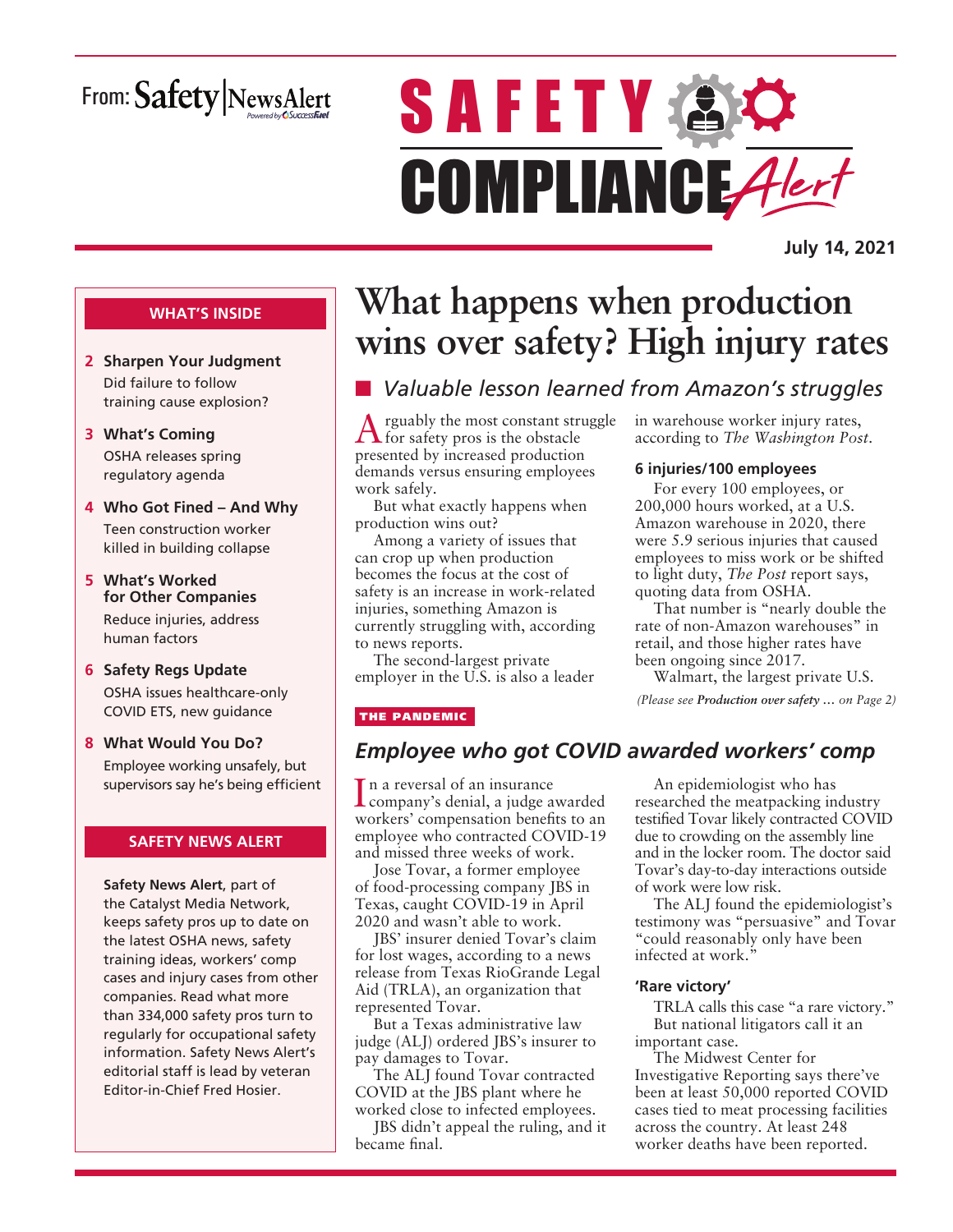#### **LAWSUIT**

# **Fatal incident leads to \$222M jury verdict**

A Texas jury handed down a \$222 million verdict to the widow of a worker killed in a 2018 steam accident at Evergy's Jeffrey Energy Center power plant.

Team Industrial Services, a subcontractor for Evergy, was found 90% responsible for the incident, which resulted in the scalding death of Evergy employee Jesse Henson and a co-worker.

Evergy was found to be 10% responsible.

#### **Engulfed in superheated steam**

The incident occurred June 3, 2018, after Team finished rebuilding parts in three generation units at the coal-fired power plant, according to the *Fort Worth Star-Telegram*.

Two of the three units restarted without incident, but the third wouldn't return to full power, so Henson and co-worker Damien "Craig" Burchett were sent to investigate the loss of steam at a safety



**EDITOR-IN-CHIEF: MERRIELL MOYER** mmoyer@SafetyNewsAlert.com

EDITOR: BRIAN BINGAMAN MANAGING EDITOR: FRED HOSIER PRODUCTION EDITOR: P.J. FRONZEO EDITORIAL DIRECTOR: CURT BROWN

*Safety Compliance Alert* (ISSN 1077-9787), July 14, 2021, Vol. 28 No. 622, is published semimonthly except once in December (23 times a year).

This publication is designed to provide accurate and authoritative information in regard to the subject matter covered. It is sold with the understanding that the publisher is not engaged in rendering legal, accounting, or other professional services. If legal or other expert assistance is required, the services of a competent professional should be sought. — From a declaration of principles jointly adopted by a committee of the American Bar Association and a committee of publishers.

**Copyright © 2021** Safety | News Alert. Please respect our copyright: Reproduction of this material is prohibited without prior permission. All rights reserved in all countries.

relief valve.

The two men took an elevator to the 14th floor where the steam valve was located and were engulfed in superheated steam that leaked from the recently rebuilt valve as the elevator doors opened.

Team argued Evergy and Henson were responsible, but the jury found that Henson was not at fault.

## *Production over safety …*

*(continued from Page 1)*

employer, reported 2.5 serious cases per 100 workers at its facilities during the same year.

To get these numbers, *The Post* analyzed facility-level injury records from OSHA, and found that 5,411 warehouse facilities sent injury reports to OSHA in 2020, with 638 of those facilities being owned by Amazon.

Data revealed more than 24,400 reported injuries at the Amazon facilities, with more than 10,800 injuries resulting in missed work and about 13,600 requiring a shift to light-duty work.

Walmart filed injury reports for more than 242 of its facilities in 2020. The company didn't respond to *The Post's* request for comment on its lower injury rate.

#### **Critics blame production pressures**

The data analyzed by *The Post* didn't provide the causes of the injuries, but "former OSHA officials, union representatives and Amazon workers place the blame on productivity pressures."

Warehouse staff are pushed to meet hourly rates to put away incoming stock and pick, pack and ship orders.

Some say those metrics reflect unrealistic expectations that push workers too hard and lead to injuries.

Amazon announced June 2 that it's taking a closer look at its employee productivity policies "to refocus the conversations on instances where there are likely true operational issues to resolve," according to CNN.

## *S h a r p e n y o u r j u d g m e n t*

*This feature provides a framework for decision making that helps keep you and your company out of trouble. It describes a recent legal conflict and lets you judge the outcome.*

#### **N** DID FAILURE TO FOLLOW **TRAINING CAUSE EXPLOSION?**

"I don't know what happened to cause the explosion, John – I honestly don't," Safety Manager Pete Travers said.

"The investigators don't know, either," company attorney John Jenkins replied. "But OSHA is citing us, and we need to go over it again to see if we can fight it."

#### **'They should have stopped work'**

"Three contract workers are dead and several of our people were injured," Pete said. "I'm more concerned about figuring this out to keep it from happening again."

"Maybe talking about it will help with that, too," John said.

"The crew showed up for their shift and immediately smelled an odor that was like a cross between diesel fuel and oil," Pete explained. "Several employees looked around for a source, but they couldn't find anything.

"Most of them gave up, but two continued to search out areas where they felt the odor was most likely to come from, but none of them panned out either," Pete continued. "None of the workers ever found the source."

"What did they do after that?" John asked.

"Nothing, and a little while later the explosion occurred," Pete said. "They should have stopped all work. That's what they were trained to do."

"Then that's unpreventable employee misconduct, and we can fight this," John said.

Pete's company fought the citation. Did it win?

■ *Make your decision, then please turn to Page 6 for the ruling.*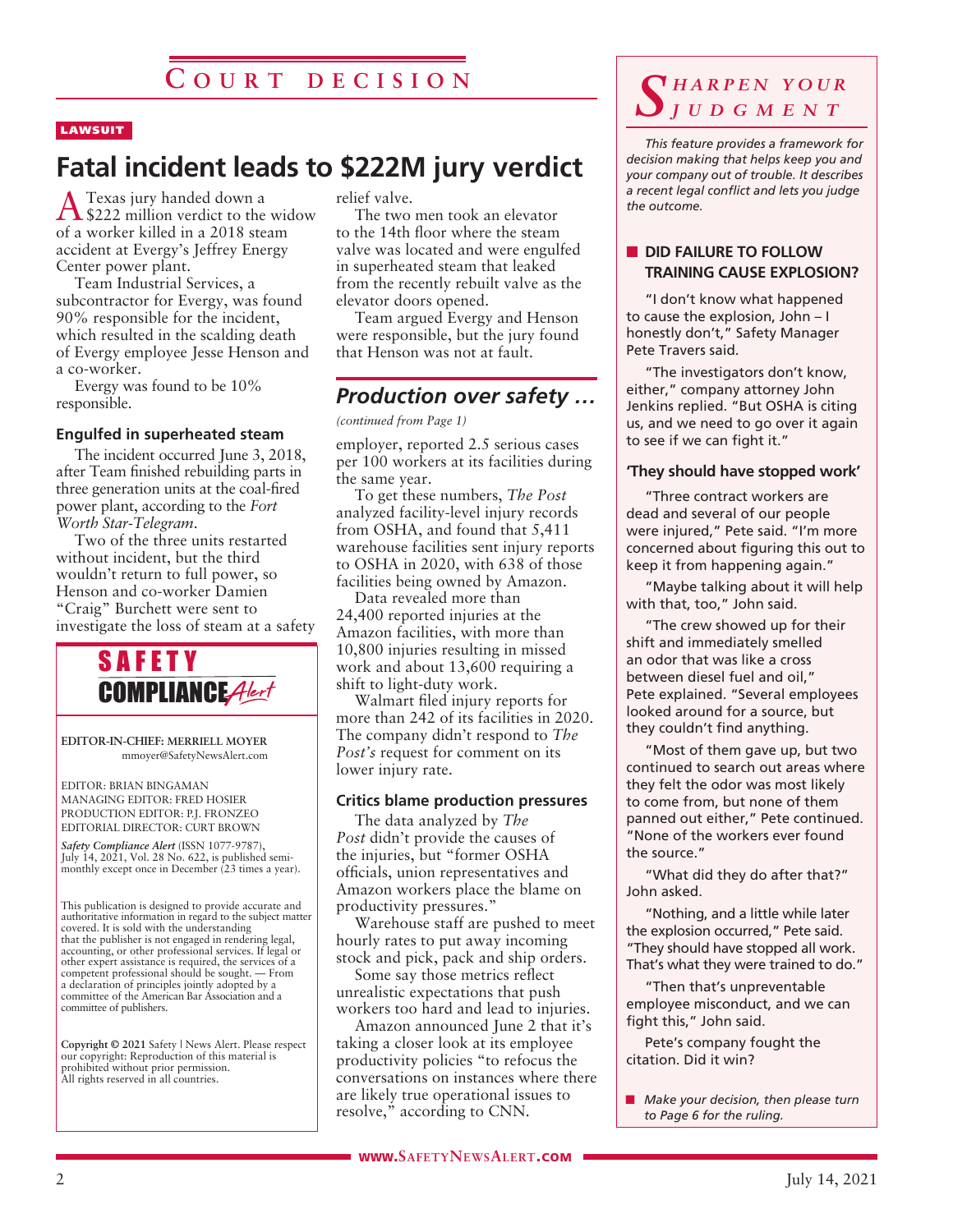# **W h a t ' s C o m i n g**

#### FEDERAL REGS

# **OSHA releases spring regulatory agenda**

 $\blacksquare$  ELECTRONIC INJURY FORM SUBMISSIONS, OTHER CHANGES

The on-again, off-again requirement to electronically submit certain OSHA forms may be on again if the agency carries through with an item on its Spring 2021 Regulatory Agenda.

OSHA intends to issue a Notice of Proposed Rulemaking (NPRM) in December 2021 to re-establish a rule that was enacted in 2016 but removed in January 2019.

Establishments with 250 or more employees would have to submit their 300 Log and Form 301 electronically. Currently, these businesses only have to submit Form 300A.

The Obama administration established the rule, only for much of it to be withdrawn by the Trump White House. It appears OSHA under President Biden wants to restore the full reporting requirement.

#### **Several more priorities**

Among the other proposals in the Regulatory Agenda expected to reach the NPRM stage in 2021 or 2022:

• Infectious Disease Standard (NRPM

December 2021): Workplaces where this proposed rule would apply include health care, emergency response, correctional facilities, homeless shelters, drug treatment programs and other settings where employees can be at increased risk of exposure.

- Updated Hazard Communication Standard (public hearing scheduled Sept. 21, 2021): An NPRM was issued in February 2021. OSHA wants to update to a more recent version of the Globally Harmonized System of Classification and Labeling of Chemicals.
- Lockout/Tagout Update (NPRM April 2022): Technical advances in computer-based LO/TO controls conflict with OSHA's current LO/ TO standard. As a result, the agency has received an increasing number of requests for variances to the current rule.
- Powered Industrial Truck Standard Update (NPRM expected soon): OSHA proposes to update its reference to ANSI B56.1-1969 to include the latest version of ANSI/ ITSDF B56.1a-2018.

#### CRIMINAL CHARGES

### *Violation leads to fatality, fine, probation for company*

A railroad service company was fined \$325,000 and sentenced to two years of corporate probation for committing an OSHA violation resulting in a worker's asphyxiation death.

The U.S. District Court for the Middle District of Pennsylvania issued the order June 7 to Dana Container, which was doing business as Dana Rail Care at the time of the incident.

#### **Willfully violated standard**

Under the terms of probation, Dana is required to make regular, monthly payments to pay off the \$325,000 fine, and to immediately report any future OSHA citations to the court.

The company pleaded guilty March 15 to one federal criminal charge for willfully violating the OSHA confined space standard.

In March 2019, Dana contracted with another firm to clean crude oil residue from about 100 rail cars in a Pittston, PA, rail yard.

On May 31, 2019, a Dana employee entered a rail car to scrape crude oil from the walls of the car and collapsed inside the car about 30 minutes later.

The employee later died on the scene from asphyxiation.

Despite being aware of OSHA regulations regarding confined space entry, Dana did not outfit the employee with the proper respirator needed to enter the rail car, which was determined to be oxygen-deficient.

# **Trends To Watch**

*Watch what's happening in various states. Some actions indicate trends.*

#### **N** OSHA ANNOUNCES WEEKEND **CONSTRUCTION INSPECTIONS**

**Colorado** construction industry employers will be getting weekend visits at their worksites from OSHA throughout the summer of 2021.

OSHA announced June 7 that it will be implementing a "Weekend Work" initiative "in which federal workplace safety and health inspections will occur randomly on weekends in Arapahoe, Douglas, Jefferson, El Paso, Adams, Boulder, Broomfield, Denver, Larimer and Weld counties."

The initiative will identify and address construction-related hazards on days when worksites often go unchecked, according to a Department of Labor news release.

OSHA's area offices in Denver and Englewood will continue these inspections into the fall of 2021.

#### **NOTHER STATE ADOPTS ITS OWN COVID SAFETY LAW**

**Maryland** joins Virginia and New York as the latest state to adopt its own COVID-19 workplace safety law.

The Maryland Essential Workers' Protection Act (EWPA) will impose workplace requirements on certain employers during health emergencies, according to law firm Proskauer Rose.

This affects employers that operate in essential sectors and have employees who must work onsite in essential functions.

It applies to the current pandemic, but only while there's a state of emergency declared in Maryland.

The law focuses on providing safe working conditions, reducing the risk of COVID transmission in the workplace and providing leave.

Governor Hogan announced May 28 that he will allow the bill to become law without his signature.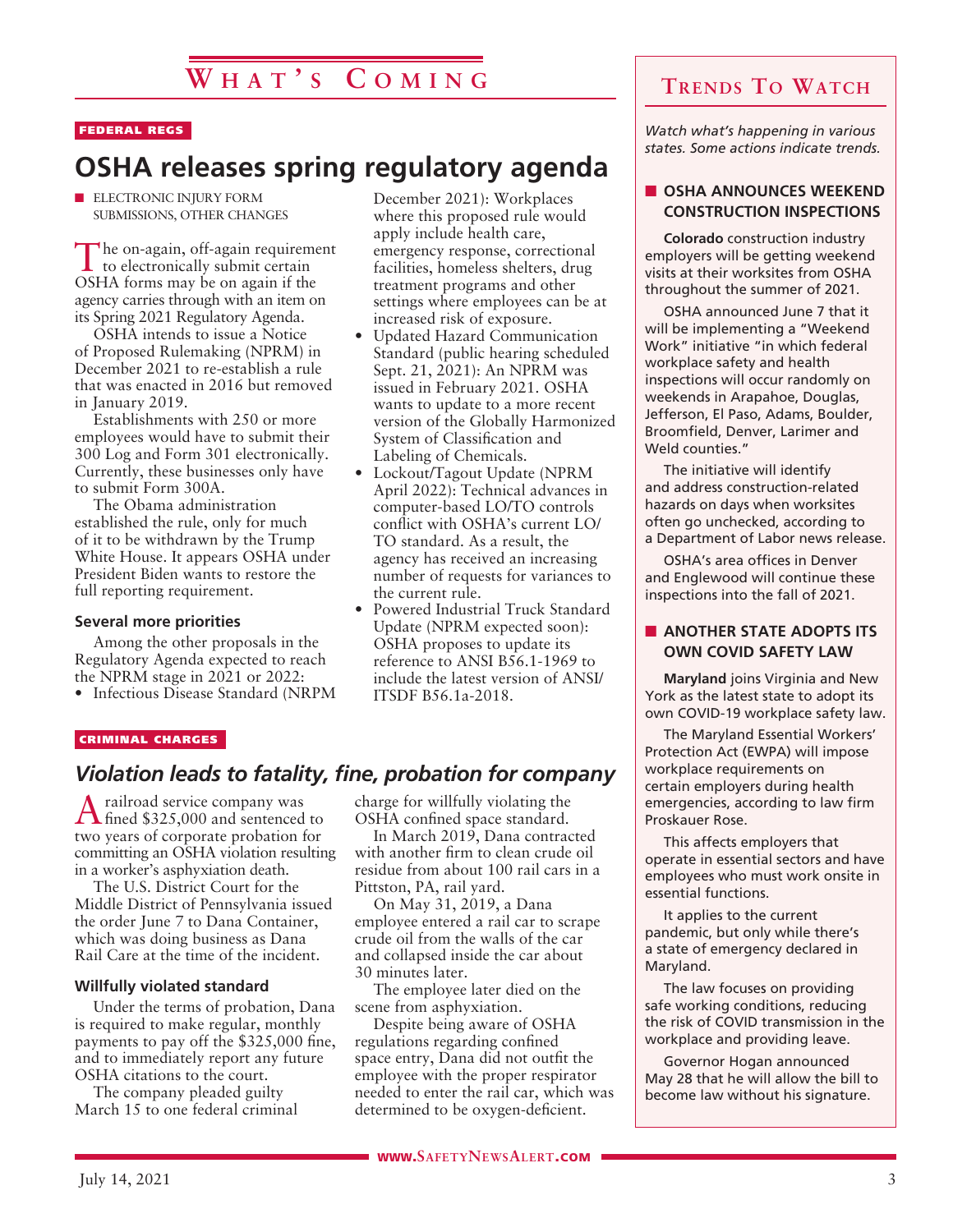# **Roundup of most recent OSHA citations**

*Go to* www.SafetyCompliance Alert.com/fines *for more OSHA fines and injury settlements.*

#### Teen construction worker killed in building collapse

A framing contractor was cited by Indiana OSHA after a teen worker died from injuries sustained in a building collapse.

Edwin Campos-Martinez, 14, suffered a brain injury when the building collapsed. He later died in the hospital.

Three other workers were injured in the incident, according to WTHR News.

The collapse occurred during a thunderstorm with estimated winds near 60 mph.

IOSHA found the employer failed to inspect the jobsite for hazards, didn't ensure the structural integrity of working surfaces and failed to train employees on fall hazards. **Fine:** \$7,500

**Company:** Alex Painting & Carpentry, Indianapolis

**Business:** Framing contractor **Reasons for fine:**

*Five serious violations for failure to:*

- develop, implement or enforce accident prevention safety and health program
- ensure jobsite was inspected by competent person where employees were exposed to falls
- determine if Mono-type wood trusses employees were working on had structural integrity to support employees safely
- protect employees working 6 feet or more above lower level from falling by using guardrail, safety net or personal fall arrest systems
- provide training program for employees exposed to fall hazards

#### Worker struck by forklift suffers serious injuries

OSHA has fined an employer after a forklift struck and seriously injured an employee.

The worker was walking toward a pallet to label products for shipping at

the facility where vegetables are canned for Libby's and several other brands.

During its investigation, OSHA also found another employee suffered a fractured finger that was caught in machinery the company failed to lock out. OSHA cited the company for similar violations at a different location in 2019. **Fine:** \$177,490

**Company:** Seneca Foods, Ripon, WI **Business:** Packaging food **Reasons for fine:**

*Two repeat violations for failure to:*

- train employees about machine hazards associated with moving parts while machinery is being serviced
- ensure employees implement energy control before servicing machines

*Three serious violations for failure to:*

- complete a periodic inspection of energy control procedures for machinery at least annually to ensure the procedures are being followed
- provide refresher training to a forklift operator who has been involved in an incident or near-miss
- ensure forklift drivers look in the direction of, and keep a clear view of the path or travel

#### Worker crushed, killed after falling off train car

Indiana OSHA cited a chemical manufacturing plant after a worker was run over and killed by a train.

The employee fell off a train car while it was moving through the plant, and it rolled over her. **Fine:** \$14,000

**Company:** Green Plains Mount Vernon LLC, Mount Vernon, IN **Business:** Ethyl alcohol manufacturing

#### **Reasons for fine:**

*Three serious violations for failure to:*

- provide employment free from recognized crushing hazards likely to cause death or serious physical harm
- ensure walking surfaces on locomotive were equipped with guardrails of sufficient height
- ensure guardrails on locomotive were equipped with midrails

#### **WORKERS' COMP DECISIONS**

#### Can she collect after being robbed at gunpoint?

A cashier was robbed and later filed a claim for post-traumatic stress disorder. Can she collect?

- **What happened:** The cashier was robbed at gunpoint while at work. The robber also took her car keys and stole the vehicle. Later, the cashier filed a workers' compensation claim for posttraumatic stress disorder.
- **Company's reaction:** The incident wasn't so extreme that it's compensable.
- **Decision:** She couldn't collect. Previous case law set a standard (a similar case involving an employee who was kidnapped and witnessed the shooting of her captor) for PTSD to be compensable. This case did not meet that standard, according to the court.
- **Cite:** *Black v. Same Old Place*, WV Supreme Court, No. 19-0983, 2/19/21.

#### Can he get benefits for old repetitive stress injuries?

A worker filed a claim for old repetitive stress injuries, but did he file too late to get benefits?

- **What happened:** The worker complained of pain in his left shoulder, wrists and knees. He was diagnosed with repetitive stress injuries, which were found to have occurred years earlier.
- **Company's reaction:** You should have known about these injuries and filed a claim sooner.
- **Decision:** He could collect. Medical evidence proved his shoulder and knee problems were more recent developments that weren't time-barred.
- **Cite:** *Matter of Chrostowski v. Pinnacle Environmental Group*, NY Court of Appeals, No. 531438, 2/18/21.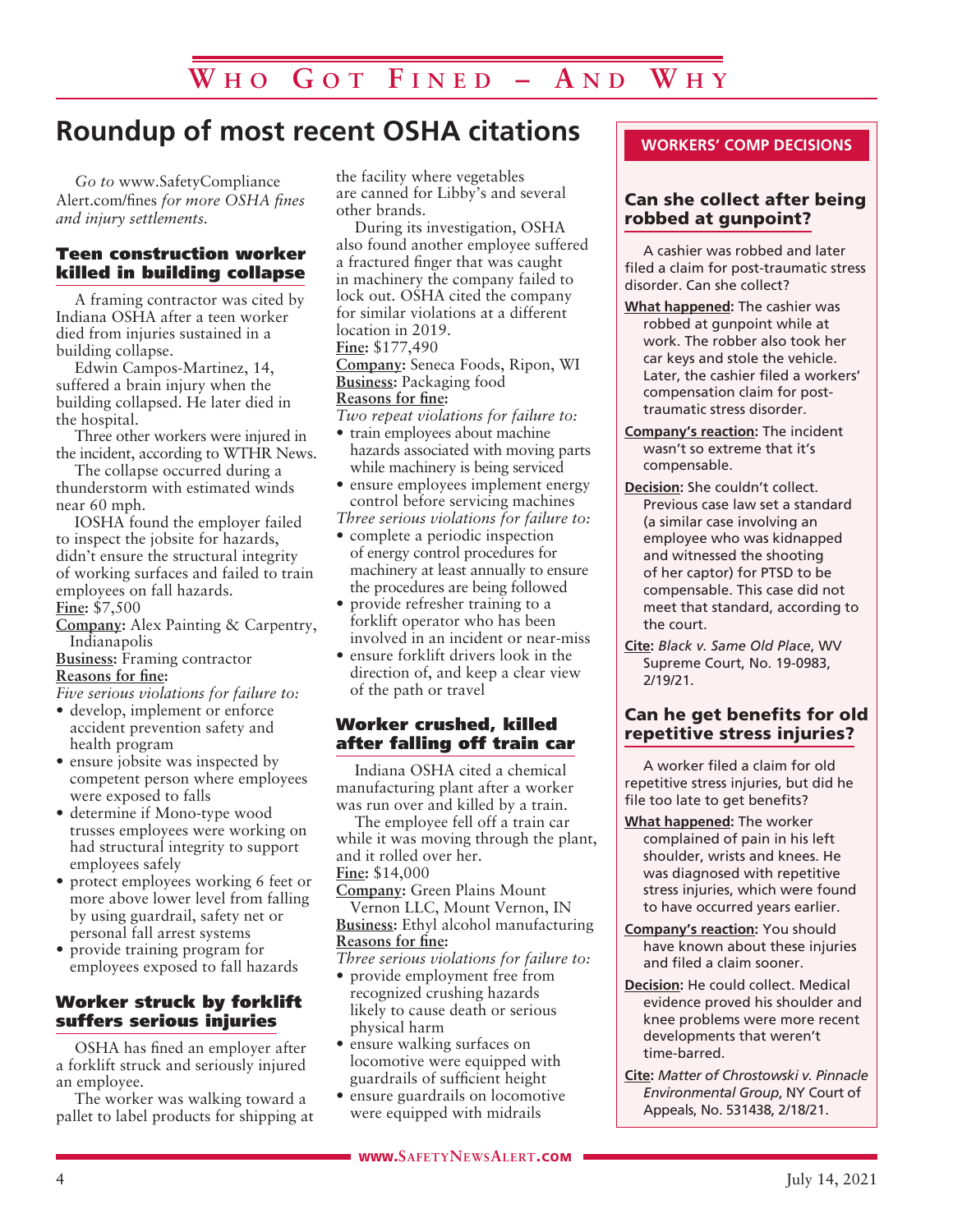#### REAL PROBLEMS, REAL SOLUTIONS

# **Reduce injuries, address human factors**

Companies often struggle with what is called "human factors."

These are problems dealing with human nature – something we're all struggling with, even though it can feel like we're alone sometimes when trying to overcome these challenges.

Human factors affect safety, but they can affect other key performance indicators (KPI) as well, such as engagement, quality, performance, efficiency and overall culture.

When you stop and think about it, it's no secret to anyone that the world has really changed due to the pandemic, and a number of other things going on in the world – there are a lot of things affecting all of us at this point in time.

These are the types of physical and mental states that affect how people think and act which can cause people to deviate from their normal behavior.

And this is all part of being human, so it won't just go away.

Organizations struggle to recognize the impact these human factors have.

#### **Traditional approach**

When it comes to safety, how do we try to reduce injuries?

By eliminating or guarding hazards, instituting rules or regulations, doing more training and introducing PPE.

Is that enough?

We know it isn't, and the reason is because none of it addresses the human factors.

Corporate America spends a lot of time focused on a traditional approach to safety. And that's because it gives us a measure of efficiency and has eliminated a lot of hazards, but when we have all those measures in place we come almost to a point of diminishing returns.

Human factors may get identified in a risk assessment – if they're identified at all – but it's rare that guidance is given on how to manage them.

There is a risk pattern associated with human factors that involves a learning loop – that can be both positive or negative – tied to an individual's thoughts, feelings and

decisions as well as to the actions they take based on those items.

And this human factor risk pattern affects injury risks, performance and overall culture.

#### **Climate v. culture**

Addressing your company climate, not your culture, is an important part of addressing the human factor issue.

Culture is basically the idea of "the way things are done around here" in contrast to climate which is "the way things feel around here these days."

Climate has a more narrow focus than culture.

For safety, climate is about employees' perceived value of safety today, and it can be influenced by other

# **Climate has a narrow focus.**

people's opinions, attitudes and actions. It also changes based on the

circumstances.

Things that could change climate include the boss being in a bad mood, a rush order or a production line being shut down.

If you want to improve your safety culture, start with improving your climate.

Do that by:

- ensuring there is effective communication throughout the company
- making sure everyone is aware of hazards
- having methods for effective reporting and gathering of data
- ensuring employees are engaged, and
- having active leadership since supervisors and managers wield a great deal of influence over climate. *(Adapted from a presentation by Danny Smith, Senior Safety Consultant, SafeStart, Birmingham, AL, at the VPPPA Next Level Safety Virtual Event.)*

#### **TRAINING TIPS**

#### Keeping workers safe down in the trenches

Sometimes, in the hustle and bustle of daily construction site activity, workers may feel too rushed or distracted to think about trench safety.

Unfortunately, failure to take precautions before entering a trench can be fatal, with the U.S. Bureau of Labor Statistics recording 168 trenchrelated fatalities from 2011 to 2018.

OSHA says that before entering a trench employees should:

- ensure there is a safe way to enter and exit
- make sure there are no materials near the edge of the trench
- look for standing water and atmospheric hazards, and
- make sure trench walls are sloped, shored or shielded.

They should also never enter a trench unless it has been properly inspected.

#### Blocking exits isn't OK under any circumstances

Having enough space for product is a constant struggle on busy shipping docks and inside warehouses.

Sometimes that leads to employees placing things in areas where they shouldn't, such as in front of fire exits or in aisle chokepoints.

Even if it's temporary, it's a major hazard if a fire breaks out or another emergency happens.

No one plans a fire, so that "couple of minutes" an employee decides to block an exit could end up being the worst time to do so.

This is also something OSHA takes very seriously, having recently fined a U.S. Postal Service facility \$236,783 for repeat violations involving blocked exits and aisles.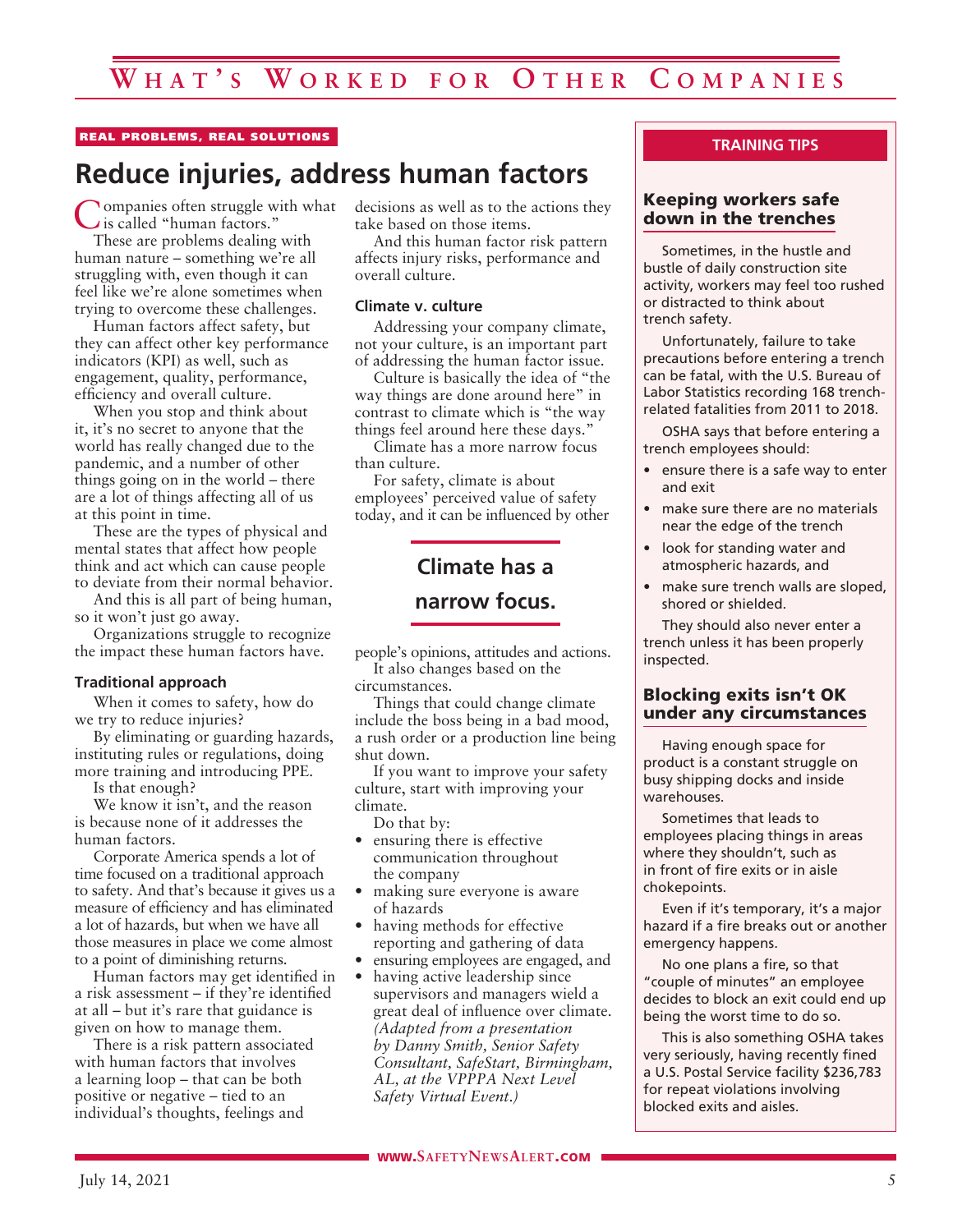#### PANDEMIC

# **OSHA issues healthcare-only COVID ETS, new guidance**

SHA's much-anticipated COVID-19 emergency temporary standard (ETS) has been approved, but it is only directed toward the healthcare industry, whose workers are deemed the most at risk to contracting the coronavirus at this point in the pandemic.

Along with the healthcare-only ETS, OSHA released new guidance for general industry employers to help them protect workers who haven't been vaccinated against COVID-19.

"The science tells us that healthcare workers, particularly those who come into regular contact with the virus, are the most at risk at this point in the pandemic," Secretary of Labor Marty Walsh said during a news conference on the ETS.

The ETS establishes new requirements for healthcare and healthcare support services while providing some exemptions for providers who screen out patients who may have COVID-19.

Requirements for non-exempt facilities include:

- conducting a hazard assessment and having a written plan on mitigating virus spread
- providing certain employees with N95 respirators and other PPE
- ensuring 6 feet of distance between workers or erecting barriers between employees, if distancing isn't possible, and
- providing employees with paid time off to get vaccinated and recover from any side effects.

#### **General industry guidance**

OSHA's new general industry guidance is meant to help employers and workers not covered by the ETS to identify exposure risks to unvaccinated workers and help them take steps to prevent infection.

This covers employees who may not be able to get a vaccination due to pre-existing medical conditions.

The guidance document points out that unless otherwise required by other federal, state, local, tribal or territorial laws, most employers no longer need to protect fully vaccinated workers who aren't otherwise at-risk from COVID-19 exposure.

### *New regional emphasis program on noise*

OSHA is launching a regional emphasis program (REP) on

hazardous noise levels in the Midwest for the manufacturing industry.

The REP will begin with informational mailings and presentations to employers and other stakeholders.

This outreach phase will begin June 1, 2021, and will last three months. Following the outreach, the REP will empower OSHA to inspect select manufacturing industries in Illinois, Ohio and Wisconsin with hearing loss rates higher than the national average.

### *NY adopts infectious disease standard*

New York Gov. Cuomo signed a bill June 11 requiring the state to create model standards covering infectious disease exposures in the workplace.

The standards will be applicable to all worksites and cover any infectious viral, bacterial or fungal disease transmissible through the air.

Such diseases must also be designated by the state's commissioner of health to be highly contagious, communicable and present a serious risk of harm to the public health, according to the law.

#### *Sharpen your judgment – THE DECISION*

#### *(see case on Page 2)*

No, Pete's company lost when the court found employees weren't adequately trained to deal with dangerous atmospheres in enclosed spaces.

The real circumstances of this case involved welding and other hot work being conducted on a salvaged river barge where the odor of diesel fuel and oil wasn't uncommon.

But on the day of the explosion, the odor was much stronger than usual and resulted in concern among most of the workers.

Despite that, when they didn't find the source of the odor, they just went back to work with cutting torches and welders, which likely caused the explosion, although the investigation never did uncover an official cause.

The court found the employees' and supervisors' failure to issue a stop-work order until the source of the odor was found proved there was a lack of adequate training.

#### **N** ANALYSIS: THOROUGH INVESTIGATIONS

In this case, most of the workers only performed a cursory investigation, then wrote off the smell as something nonthreatening. There were two who did a much more thorough search, but eventually gave up as well.

As safety pros know, when you're investigating a potential hazard, you must be thorough and with people's lives on the line, you can't just write something off because an initial search resulted in no findings.

**Cite:** *Secretary of Labor v. First Marine LLC,* Occupational Safety and Health Review Commission, No. 18-1287 and 18-1288, 4/19/21. Dramatized for effect.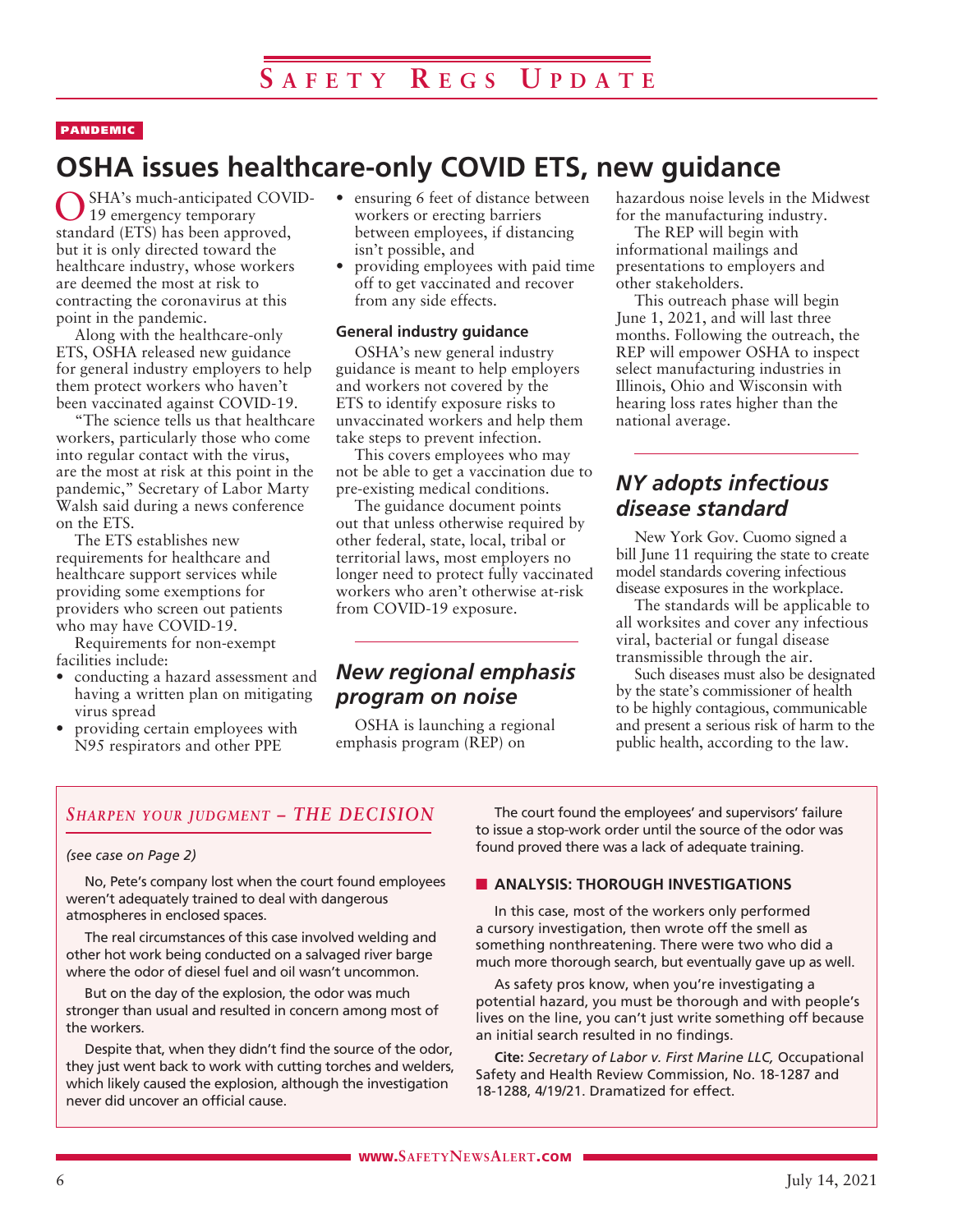# **F e d e r a l A c t i v i t i e s**

# **Government notices on workplace safety**

*Here's* SCA*'s digest of key notices that appeared recently in the* Federal Register (FR) *or on OSHA's website concerning workplace safety issues. For the FR listings and other related links, go to* SafetyCompliance Alert.com/category/federal-activities*.*

#### CRIMINAL CHARGES

The owner of a tanker truck repair company pleaded guilty May 20 to lying to OSHA during an investigation into an explosion that severely injured an employee.

Loren Jacobson, owner of Pocatello, ID-based KCCS Inc. – a tanker testing and repair company – admitted he lied to OSHA inspectors about his employer status and certain certifications during the investigation.

The Aug. 14, 2018, explosion occurred when a KCCS employee's welder flame pierced the skin of a tanker, which contained residual flammable material, according to a Department of Justice news release.

During the subsequent investigation, Jacobson told an OSHA inspector he didn't have any employees and that the person who was injured was merely an "observer."

In his plea agreement, Jacobson also admitted he didn't have the necessary certification to conduct cargo tanker repairs under the Hazardous Materials Transportation Act.

The Act states that all repairs to the skin of a cargo tanker require the repair person to hold an "R-stamp," which requires extensive training requirements, to ensure those doing repairs on tankers have the expertise to do so safely.

Jacobson said he would send employees into the cargo tankers to weld patches from the inside of the tanker so the illegal repairs wouldn't be visible from the outside, while failing to follow OSHA's confined space entry regulations.

This is the sort of repair that was being done when the explosion occurred.

Jacobson is scheduled for

sentencing Aug. 25 and faces a maximum penalty of 10 years in prison.

#### CHEMICAL REGS

More than 20,000 facilities just wrapped up their reporting obligations under the Toxics Release Inventory (TRI) program.

There are currently 770 individually listed chemicals and 33 chemical categories covered by TRI. Facilities that manufacture, process or otherwise use these chemicals above set limits every year by July 1.

Three kinds of per- and polyfluoroalkyl substances (PFAS) must be reported through the TRI online portal (TRI-Me) beginning July 1, 2022:

• perfluorooctyl iodide

- potassium perfluorooctanoate, and
- silver(I) perfluorooctanoate.

This action was required under the National Defense Authorization Act for Fiscal Year 2020 signed into law by Congress.

TRI reporting falls under the Emergency Planning and Community Right-to-Know Act and the Pollution Prevention Act.

#### TEEN WORKERS

A Georgia-based Piggly Wiggly supermarket franchisee, Sandy Foods, was cited by the U.S. Department of Labor's Wage and Hour Division after a teen worker received a cut on his finger while cleaning a meat grinder.

The 16-year-old boy was tasked with cleaning the meat grinder during his shift, which is prohibited activity for minors under child labor law.

Under the child labor law, workers under the age of 18 aren't allowed to operate, set up, adjust, clean, oil or repair power-driven food machines, including slicers, grinders, choppers, cutters, bakery mixers and other power-driven bakery equipment.

The violation resulted in a fine of \$7,274, which the company has paid.

#### **WHERE TO GET HELP**

#### **n** TRAINING REMINDER: WHEN **A SPILL'S AN EMERGENCY**

Spills are bound to happen in industrial facilities.

Do staffers know what constitutes an emergency spill?

Staffers should be trained to know the four basic characteristics as defined by OSHA's HAZWOPER standard:

- high levels of toxic or dangerous substances could injure exposed employees or the public
- there's a risk of a fire or an explosion
- vapors could lower oxygen levels to unsafe levels, and
- employees need to evacuate the affected area.

#### Info: osha.gov/ emergencypreparedness/hazardouswasteoperations/faq-hazpower



of Employee Benefit Plans

The survey revealed employers anticipate about 32% of their employees will be working remotely in the future. Before the pandemic, only 12% were working remotely.

*Each issue of* SCA *contains an exclusive survey to give safety professionals insight into what their peers nationwide are thinking and doing.*